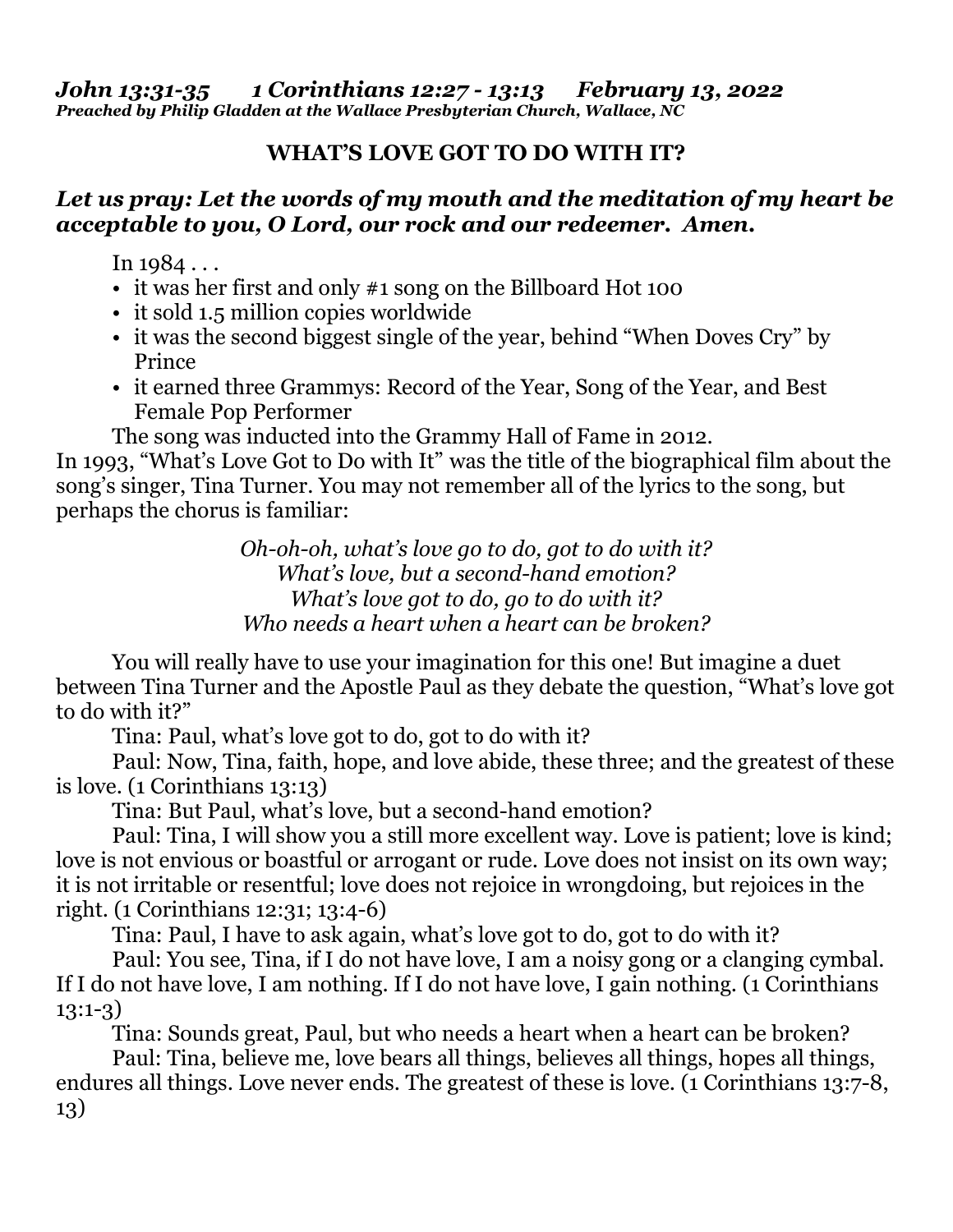Here we are – the day before Valentine's Day and love is in the air! Red roses and boxes of chocolates and candlelight dinners and lacy Valentine cards and lots of red and pink. But that's not the kind of love Paul writes about. When he wrote to the Corinthian Christians, Paul had at least four different words for love he could choose from:

*Philia***,** the love between friends. That's where we get our words philanthropy and Philadelphia and my name, Philip.

*Storge***,** the love of family, such as between parent and child, siblings, cousins, etc. We find a form of that word in Romans 12:10, where Paul encourages the Christians to "love one another with mutual affection."

*Eros***,** the sense of being in love; romantic love; sensual love. Eros was the Greek god of love and sex. On Valentine's Day, we know him better by his Roman name, Cupid. Eros is where we get the word erotic. The word is not used in the New Testament.

Then there is *agape,* which is unconditional love or, better yet, love in action. Since *agape* is best understood as love that does something, love that is proactive, love that looks out for the best interest of the other person, why not use the best example found in the Bible? John 3:16 – "For God so loved (*agape)* the world that he gave his only Son, so that everyone who believes in him may not perish but may have eternal life." And in something like a commentary on John 3:16, Paul tells us how absolutely amazing God's *agape love* for us and for the world really is: "But God proves his love (*agape*) for us in that while we still were sinners Christ died for us." (Romans 5:8)

That's the kind of love Jesus was talking about when he told his disciples (and us), "I give you a new commandment, that you love (*agape)* one another. Just as I have loved (*agape)* you, you also should love (*agape)* one another. By this everyone will know that you are my disciples, if you love (*agape)* one another." (John 13:34-35) That's what we sang about at the close of worship last Sunday:

*We will walk with each other,we will walk hand in hand And together we'll spread the newsthat God is in our land. We will work with each other,we will work side by side And we'll guard human dignityand save human pride and they'll know we are Christiansby our love.* 

 I read this week about a minister from the United States who visited some Christians in Cuba. Here's how he described the visit: "I was privileged to travel to Cuba to visit a tiny sister denomination, the Christian Reformed Church of Cuba. Under Castro's nose, this little band of Christians was thriving. In fact, they had just built a beautiful new church building. As Rev. Erilio Martinez showed us through this yellow stucco, white tiled building, we asked if this building would attract people to Christ. He said, 'No. It might get them here once or twice. But they won't come to Christ because of this building.' I asked if the preaching of Christ would do it. He said, 'No, even that won't do it. They won't believe us unless we show them love.' Then I thought of the way this little group of poor Christians loved their community. They had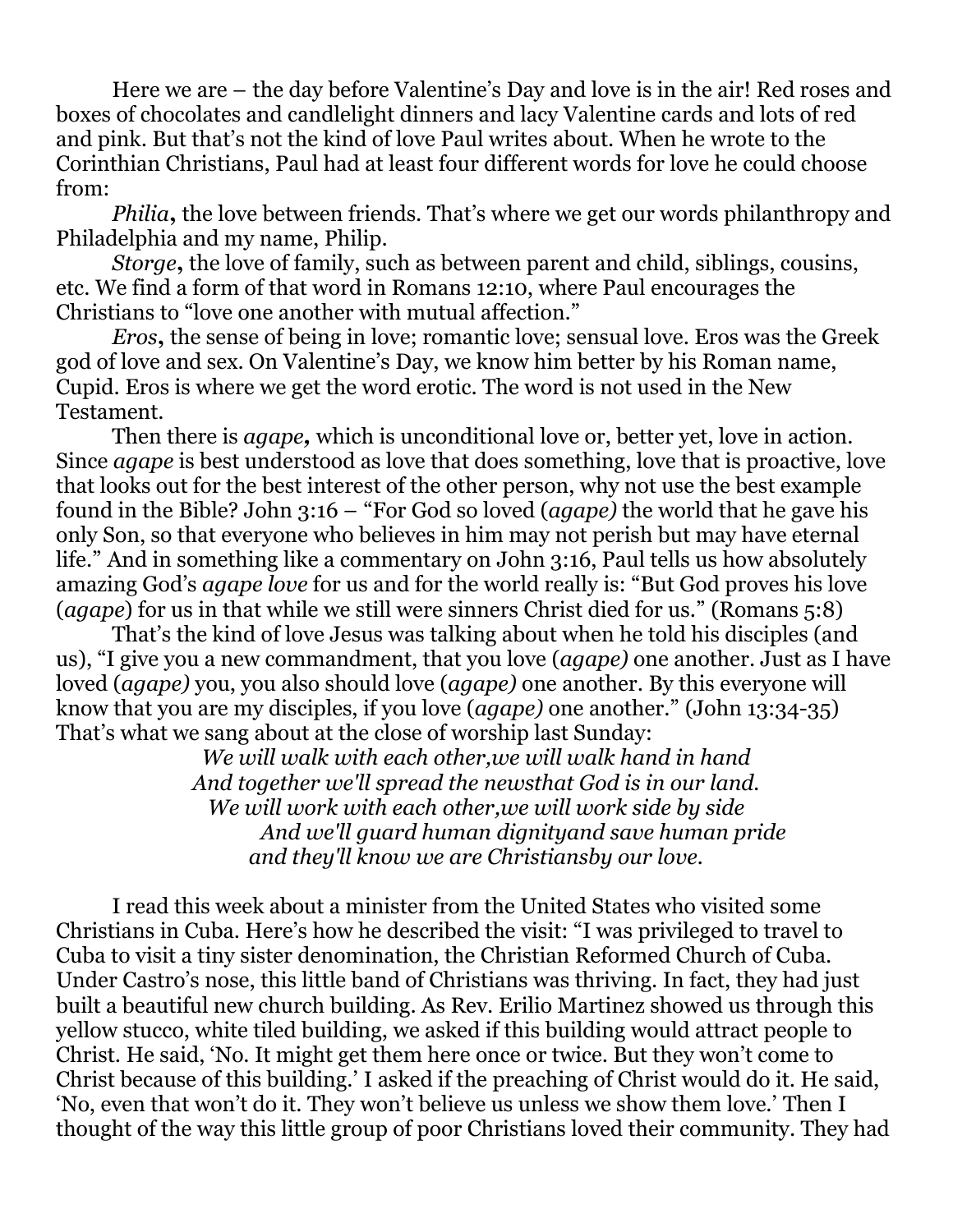an outsized impact on their town, because they fed the poor, gave medicine to the clinic, visited the sick, helped educate the children, and did countless small acts of kindness to non-Christians. How can we show Christ to the world? 'They won't believe us, unless we show them love.' A church loving the world the way Christ loved the church. Perhaps that's why Paul opens 1 Corinthians 13 with these words, 'I will show you a more excellent way.'"<sup>1</sup>

 That's exactly why Paul begins 1 Corinthians 13 the way he does. What if we tailor Paul's words to our own congregation? If we have the most beautiful music in Wallace, the best musicians and choirs, but do not have love, they are a noisy gong or a clanging cymbal! And if we devote ourselves to the study of God's Word so as to learn as much as we can about the Bible, but do not have love, we are nothing. If we stock the Helping Hands Food Pantry shelves with food and fill up the Fellowship Hall with presents for the St. Nicholas Project and put our money in the offering plate to support all kinds of ministries, but do not have love, we gain nothing. But if we do all of these things – and so much more – with love/*agape,* the way God has loved us in Jesus Christ, then we will come to understand what love's got to do with it. More important than that, we'll show our community and this world what love's got to do with it.

 Chances are you usually hear 1 Corinthians 13 read at weddings. That's fine and good. Paul's description of *agape* love is good guidance for a bride and groom beginning their married life. But Paul wasn't writing about or talking about married love or romantic love or those special feelings you get when you open the card that says "Be my Valentine!" No, Paul wrote about the kind of love that holds the community of faith together and guides each and all of us in how we use our gifts for the common good. Here's how Frederick Buechner describes Paul's purpose in 1 Corinthians 13: "Not even in the Gospels is there a more familiar passage than the thirteenth chapter of First Corinthians. 'Though I speak with the tongues of men and of angels . . . when I was a child, I spake as a child . . . through a glass darkly. . .' (King James Version) Words as familiar as these are like coins worn smooth with long handling. Paul has been speaking about spiritual gifts – prophecy, tongues, healing, miracles, and so on – and making the point that they should not be the cause of still further divisiveness, people gifted one way disparaging people gifted another. He sees all Christians as parts of Christ's body and each part in its own way as necessary as every other. 'The eye cannot say to the hand, "I have no need of you."' Each gift is to be cherished. 'But,' he says then, 'earnestly desire the higher gifts' (12:21, 31) and at that point sets off into what turned out to be perhaps the most memorable words he ever wrote

 "The highest gift of all is *agape*, he says. Without it even faith, almsgiving, martyrdom are mere busyness and even great wisdom doesn't amount to a hill of beans. The translators of the King James Version render the Greek word as 'charity,' which in the seventeenth-century usage was a happy choice – charity as the beneficence of the rich to the poor, the lucky to the unlucky, the powerful to the weak, the lovely to the unlovely. But since to our age the word all too often suggests a cheerless and demeaning handout, modern translators have usually rendered it as